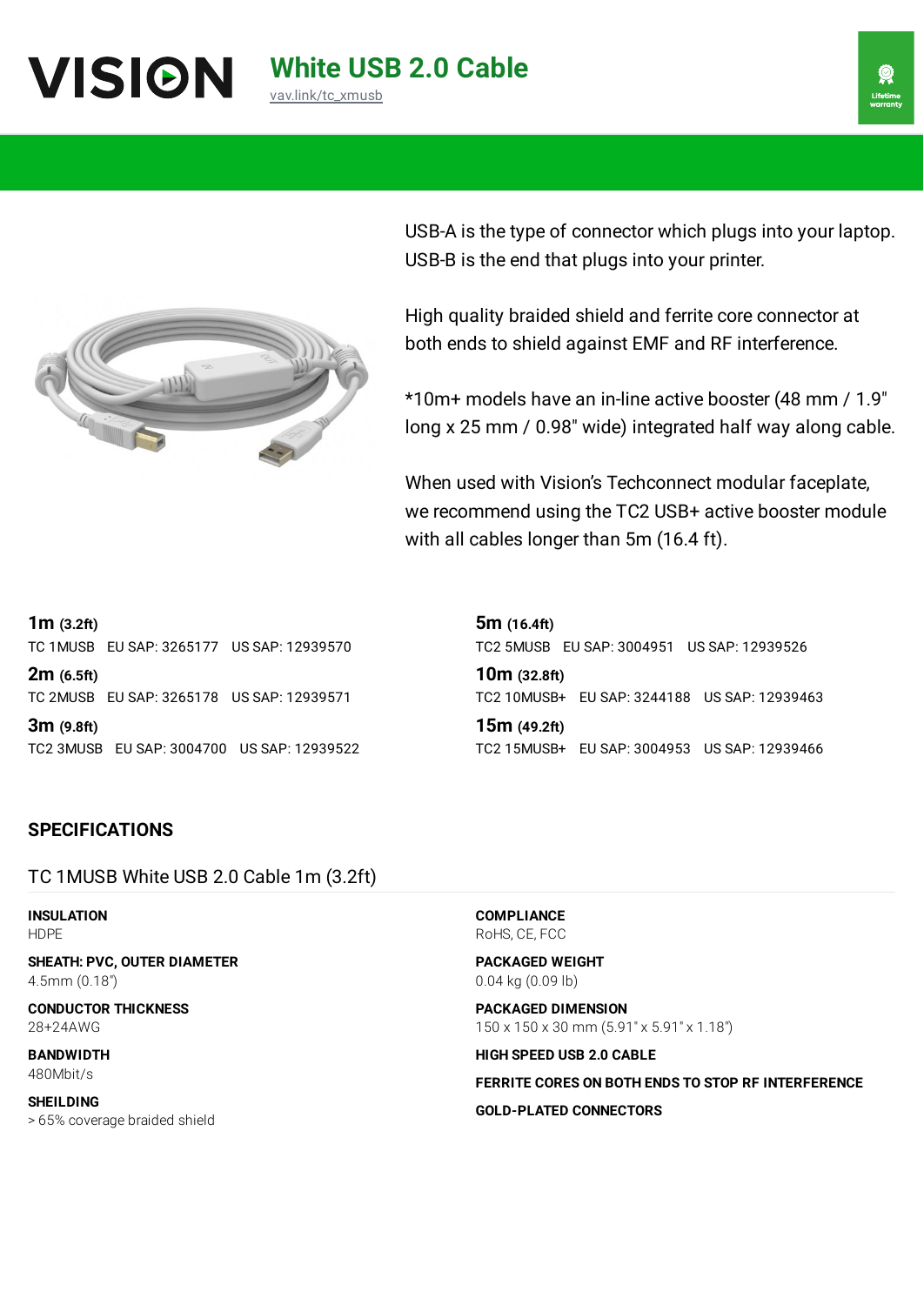# TC 2MUSB White USB 2.0 Cable 2m (6.5ft)

**INSULATION** HDPE

**SHEATH: PVC, OUTER DIAMETER** 4.5mm (0.18″)

**CONDUCTOR THICKNESS** 28+24AWG

**BANDWIDTH** 480Mbit/s

**SHEILDING** > 65% coverage braided shield

# TC2 3MUSB White USB 2.0 Cable 3m (9.8ft)

**INSULATION** HDPE

**SHEATH: PVC, OUTER DIAMETER** 4.5mm (0.18″)

**CONDUCTOR THICKNESS** 28+24AWG

**BANDWIDTH** 480Mbit/s

**SHEILDING** > 65% coverage braided shield

**COMPLIANCE** RoHS, CE, FCC

TC2 5MUSB White USB 2.0 Cable 5m (16.4ft)

**INSULATION** HDPE

**SHEATH: PVC, OUTER DIAMETER** 4.5mm (0.18″)

**CONDUCTOR THICKNESS** 28+24AWG

**BANDWIDTH** 480Mbit/s

**SHEILDING** v> 65% coverage braided shield

#### **COMPLIANCE**

RoHS, CE, FCC

# TC2 10MUSB+ White USB 2.0 Cable 10m (32.8ft) with active booster

**INSULATION** HDPE

**SHEATH: PVC, OUTER DIAMETER** 4.5mm (0.18″)

**CONDUCTOR THICKNESS** 28+24AWG

**BANDWIDTH** 480Mbit/s

**SHEILDING** > 65% coverage braided shield **COMPLIANCE** RoHS, CE, FCC

**PACKAGED WEIGHT** 0.08 kg (0.18 lb)

**PACKAGED DIMENSION** 150 x 150 x 30 mm (5.91" x 5.91" x 1.18")

**FERRITE CORES USB-A END**

**HIGH SPEED USB 2.0 CABLE**

**GOLD-PLATED CONNECTORS**

**PACKAGED WEIGHT** 0.12 kg (0.26 lb)

**PACKAGED DIMENSION** 160 x 160 x 45 mm (6.3" x 6.3" x 1.8")

**COLOR White** 

**HIGH SPEED USB 2.0 CABLE**

**BRAIDED SHIELD AND FERRITE CORE AT CONNECTOR A (COMPUTER) END TO SHIELD AGAINST EMF AND RF INTERFERENCE**

**GOLD-PLATED CONNECTORS**

**PACKAGED WEIGHT** 0.22 kg (0.49 lb)

**PACKAGED DIMENSION** 160 x 160 x 45 mm (6.3" x 6.3" x 1.8")

**HIGH SPEED USB 2.0 CABLE**

**BRAIDED SHIELD AND FERRITE CORE AT CONNECTOR A (COMPUTER) END TO SHIELD AGAINST EMF AND RF INTERFERENCE**

**GOLD-PLATED CONNECTORS**

**COMPLIANCE** RoHS, CE, FCC

**PACKAGED WEIGHT** 0.35 kg (0.77 lb)

**PACKAGED DIMENSION** 180 x 170 x 70 mm (7.1" x 6.7" x 2.8")

**HIGH SPEED USB 2.0 CABLE**

**FERRITE CORES ON BOTH ENDS TO STOP RF INTERFERENCE**

**GOLD-PLATED CONNECTORS**